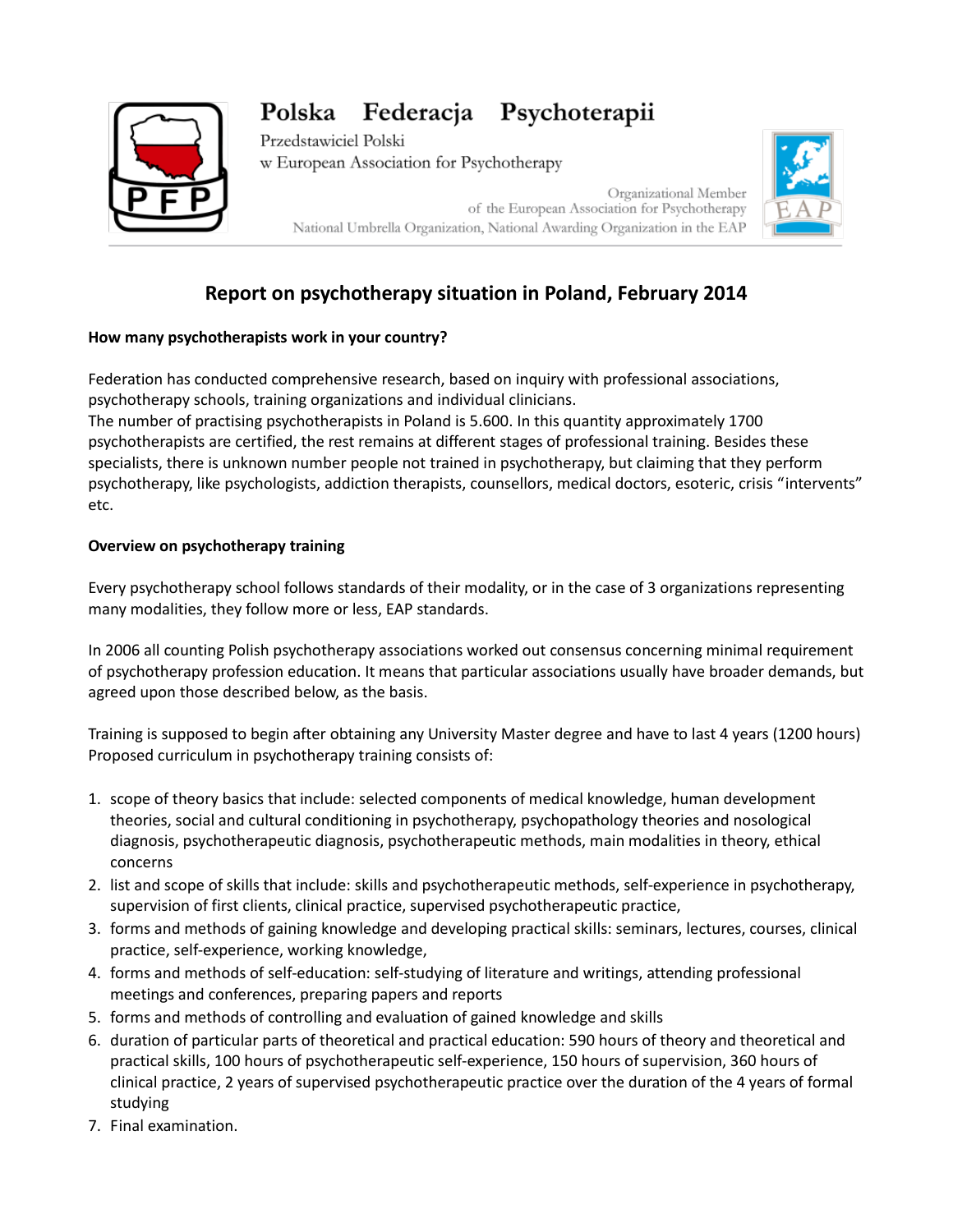### **List of psychotherapy schools in your country**

There are 41 psychotherapy schools in Poland.

Psychotherapy schools (associations and/or their accredited schools) representing various modalities and issuing their own certificates:

*"\*" indicates schools with a double affiliation*

- 1. Centrum Terapii Krótkoterminowej
- 2. Instytut Integralnej Psychoterapii Gestalt
- 3. Instytut Psychologii Procesu
- 4. Instytut Terapii Gestalt (EPTI)
- 5. Koło Warszawskie Psychoanalizy New Lacanian School
- 6. Krakowskie Koło Psychoanalizy Nowej Szkoły Lacanowskiej
- 7. Polski Instytut NLPt
- 8. Polskie Towarzystwo Psychoterapii Integratywnej accredits school:
	- a. Polski Instytut Psychoterapii Integratywnej
- 9. Polski Instytut Psychoterapii Tańcem i Ruchem
- 10. Polskie Towarzystwo Analizy Transakcyjnej
- 11. Polskie Towarzystwo Psychoanalityczne
- 12. Polskie Towarzystwo Psychologii Procesu
- 13. Polskie Towarzystwo Psychoterapii Psychoanalitycznej

accredits schools:

- a. Instytut Psychoanalizy i Psychoterapii
- b. Krakowska Szkoła Psychoterapii Psychoanalitycznej
- c. Ośrodek Psychoterapii Psychoanalitycznej "Trójmiasto"
- 14. Polskie Towarzystwo Terapii Poznawczej i Behawioralnej accredits schools:
	- a. Szkoła Psychoterapii Poznawczo-Behawioralnej Szkoły Wyższej Psychologii Społecznej
	- b. Ośrodek Terapii Poznawczej Cogito
- 15. Stowarzyszenie Psychologów Chrześcijańskich
- 16. Psychotherapy Section of Polish Psychological Association accredits schools:
	- a. Instytut Analizy Grupowej "RASZTÓW"\*
	- b. Instytut Psychologii Zdrowia\*
	- c. INTRA Ośrodek Pomocy i Edukacji Psychologicznej Szkoła Psychoterapii
	- d. Krakowskie Centrum Psychodynamiczne
	- e. Laboratorium Psychoedukacji, Instytut Treningu i Psychoterapii\*
	- f. Ośrodek Psychoterapii Systemowej
	- g. Ośrodek Szkoleń Systemowych
	- h. Polski Instytut Ericksonowski\*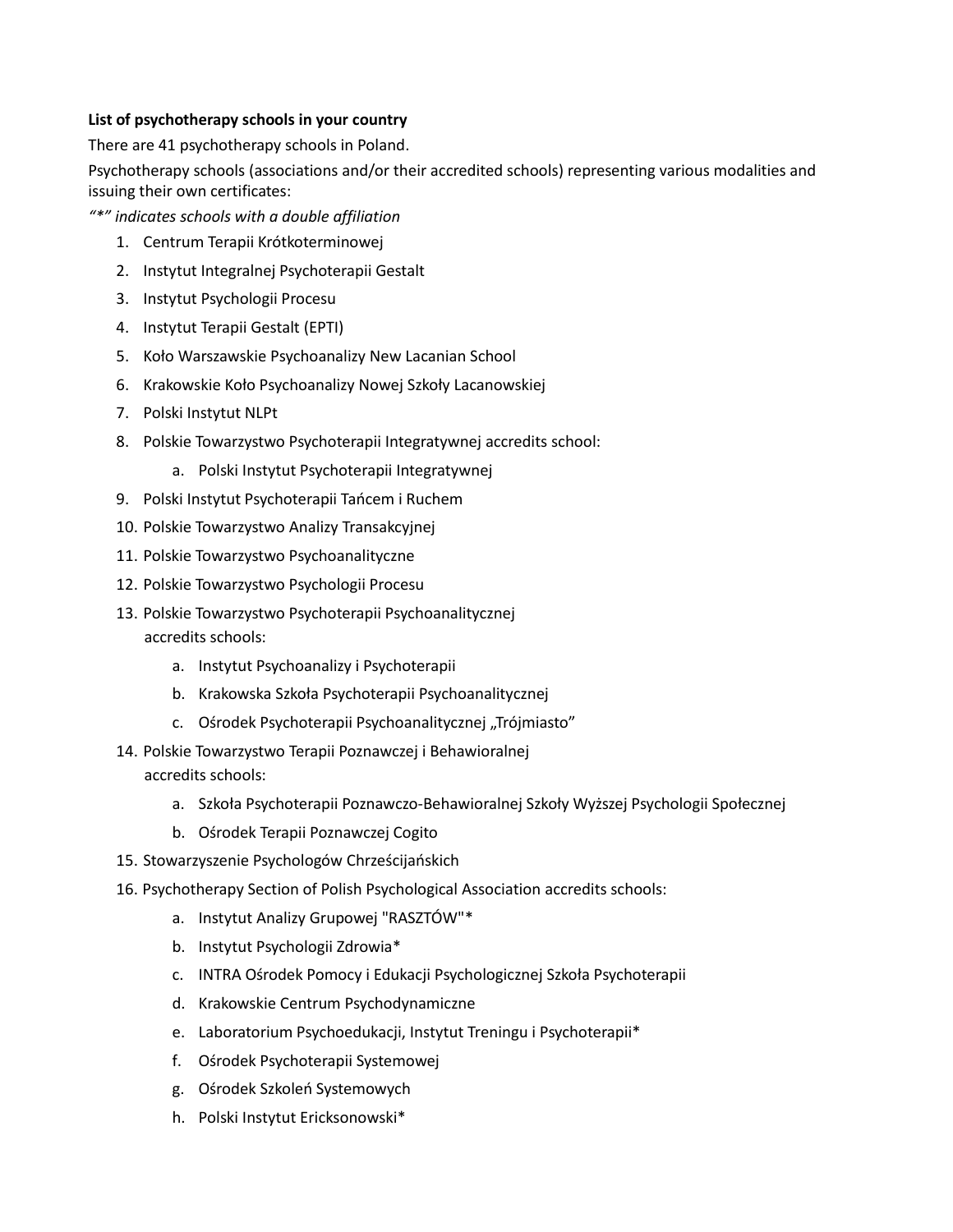- i. Polskie Stowarzyszenie Rozwoju Psychoterapii\*
- 17. Scientific Psychotherapy Section of Polish Psychiatric Association accredits schools:
	- a. Instytut Psychiatrii i Neurologii
	- b. MABOR Centrum Edukacji i Doradztwa Psychologicznego i Klinika Psychiatrii Dzieci i Młodzieży IPIN
	- c. Instytut Analizy Grupowej RASZTÓW\*
	- d. Instytut Psychoanalizy i Psychoterapii
	- e. Polskie Towarzystwo Psychoanalizy Jungowskiej oraz Fundacja ,,Psychomed" we współpracy z International Association of Analytical Psychology
	- f. Katedra Psychoterapii Uniwersytetu Jagiellońskiego, Collegium Medicum Administrowany przez Medyczne Centrum Kształcenia Podyplomowego UJ oraz Fundację Psychomed
	- g. Katedra Psychiatrii Collegium Medicum Uniwersytetu Jagiellońskiego
	- h. Oddział Leczenia Nerwic i Zaburzeń Osobowości i Katedra i Klinika Psychiatrii Dorosłych Collegium Medium Uniwersytetu Jagiellońskiego
	- i. Fundacja Krakowskiej Katedry Psychiatrii im. J.J.Haubenstocków, Zakład Terapii Rodzin Katedry Psychiatrii CM UJ oraz Fundacja Rozwoju Terapii Rodzin Na Szlaku
	- j. Polski Instytut Ericksonowski\*
	- k. Stowarzyszenie na Rzecz Rozwoju Psychiatrii i Opieki Środowiskowej Plac Sikorskiego
	- l. Oddział Leczenia Zaburzeń Osobowości Szpitala Specjalistycznego im. dr Józefa Babińskiego w Krakowie
	- m. II Klinika Psychiatryczna AM w Warszawie
	- n. Śląskie Stowarzyszenie Psychoterapeutów wraz z Ośrodkiem Leczenia Nerwic i Zaburzeń
	- o. Laboratorium Psychoedukacji\*
	- p. Profesjonalna Szkoła Psychoterapii SWPS we współpracy z Instytutem Psychologii\*
	- q. Wielkopolskie Towarzystwo Terapii Systemowej
	- r. Wrocławska Fundacja Ochrony Zdrowia Psychicznego i Rozwoju Psychoterapii
	- s. Polskie Stowarzyszenie Rozwoju Psychoterapii\*

### **Legal situation (is there a law or a regulation, if yes please attach the law/regulation to the article), is there a national register for psychotherapists?**

There is no bill regulating psychotherapy profession. There is no national register for psychotherapists.

But annually or every two years Ministry of Health issues a decree "On psychiatric assistance and addiction treatment" which includes the definition of psychotherapist "a person who conducts psychotherapy", and "person applying for the certificate of psychotherapy". The decree in force states these definitions as follows:

- *1. A person who conducts psychotherapy is A person who fulfill jointly the following conditions:*
	- *a) Holds a University Degree in medicine or Master Degree in Psychology, Nursing, Pedagogy or Rehabilitation or satisfies the conditions described in article 63 par. 1 of the act on psychologist profession and psychologists' professional corporation dated 8 June 2001 (Dz. U. Nr 73, poz. 763, z późn. zm.),*
	- *b) Has completed postgraduate training in a field of psychotherapeutic effect, applicable to health disorders treatment, which was conducted according to scientifically proven effectiveness methods, particularly in psychodynamic therapy methods, cognitive-behavioral therapy methods or systemic therapy methods at least 1200 hours of duration or before 2007 has completed postgraduate training in a field of psychotherapeutic effect applicable to health disorders treatment lasting as specified in the postgraduate training syllabus*
	- *c) Holds an attestation, further called 'certificate of psychotherapy', certifying completion of the course mentioned in point b), that has resulted in a final examination conducted by an examining board*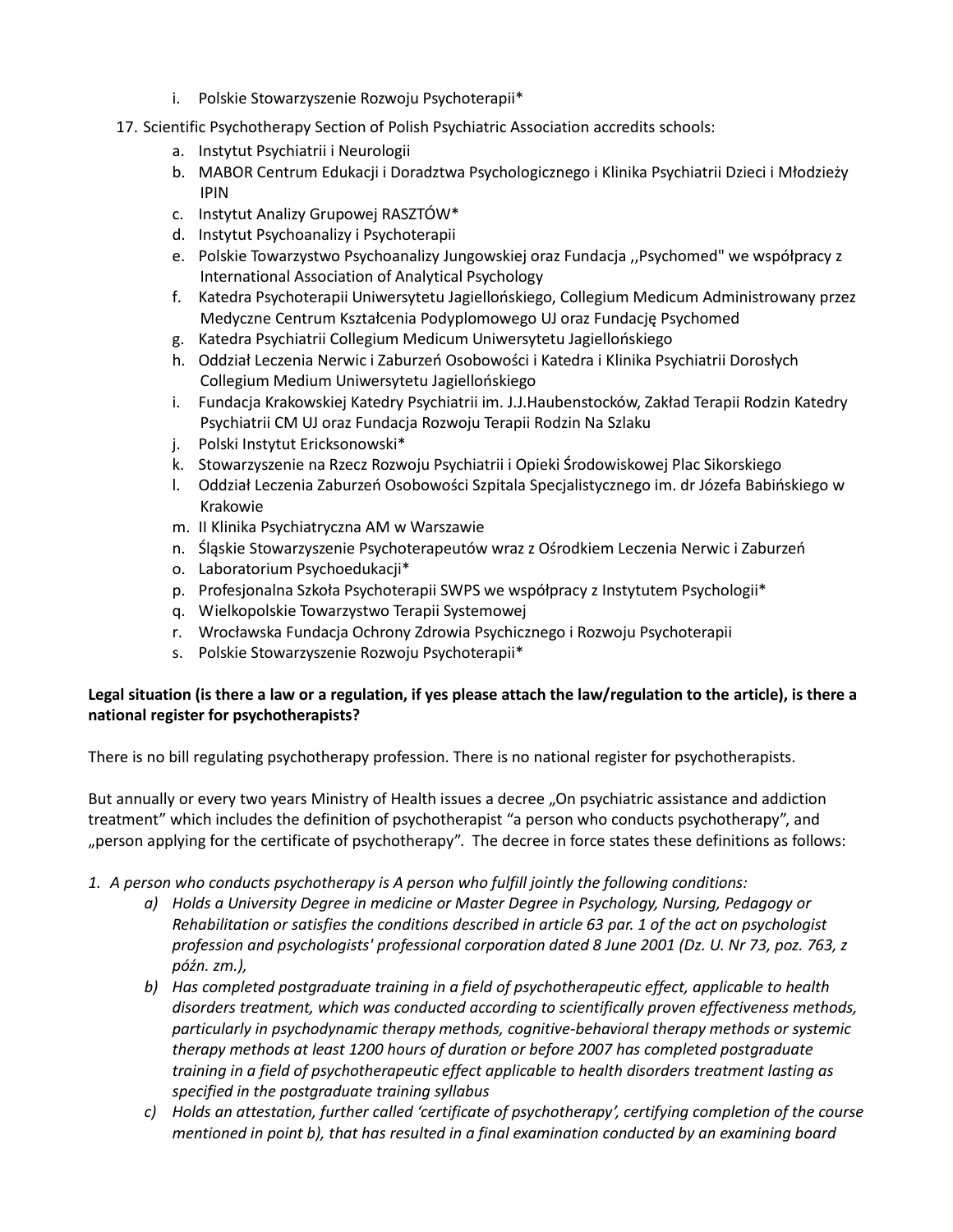*external towards the educational body, consisting of no members of the educational body; in particular, the board may be appointed by associations which issue certificates of psychotherapy further called "a person who conducts psychotherapy"* 

*2. The person mentioned in point a) above possessing the status of the person participating at least for 2 years in postgraduate training, mentioned in point b), and holding an attestation issued by the educational body and working under supervision of the person possessing certificate of psychotherapy, further called "a person applying for certificate of psychotherapy".* 

Additionally, this act allows employing psychologists, not educated in psychotherapy, as psychotherapists.

#### **Payment: how much do clients pay on average per hour**

Average psychotherapy hour costs 25 euro, depending on the localization. National Health Fund pays for 33 euro for individual psychotherapy hour.

### **Is psychotherapy paid by health insurance?**

Most of psychotherapy services in Poland exist in a free market. In that way it is available mainly for clients with at least average income. Psychotherapy is also paid by public health insurance. Actually, because of policy of Ministry of Health, excluding a lot of professional psychotherapists, quite a few professional psychotherapist practice psychotherapy in institutions funded by public health insurance. Furthermore, the decree quoted above allows employing psychologists not having psychotherapy training. In effect, availability of psychotherapy for not wealthy patients, using NHF services, is insufficient and patients looking for psychotherapy are frequently exposed to undereducated psychologists.

## **Which governmental body is responsible for psychotherapy in your country?**

In the situation where psychotherapy bill does not exist, it is Ministry of Health which issues annual regulations determining who will be granted the right to be employed as a psychotherapist by National Health Fund institutions. Most of psychotherapy practice is performed outside those institutions. Professional psychotherapy associations are taking care for professional standards and ethical conduct of psychotherapists.

#### **Which psychotherapy modalities are accepted in your country?**

There are at least 27 modalities accepted by Polish public and professional community. They are listed below. In state funded mental health care the decree defines "particularly recognized" approaches as: psychodynamic, cognitive-behavioral and systemic. Psychotherapists practicing other modalities are frequently refused being acknowledged by National Health Fund, as the case of Ms Rommel, discussed now in EAP. In institutions not funded by National Health Fund, i.e. social care institutions, psychological-educational counselling centers, NGO, open clinics, professional psychotherapeutic associations, private psychotherapy centers, private practices there are growing number of modalities actually practiced. Modalities below are observed by the Federation. "\*" indicates modalities represented by professional psychotherapeutic association:

- 1. Analytical psychology (Jung)\*
- 2. Behavioral\*
- 3. BSFT\*
- 4. Existential logotherapy
- 5. Hypnotherapy
- 6. Christian psychology\*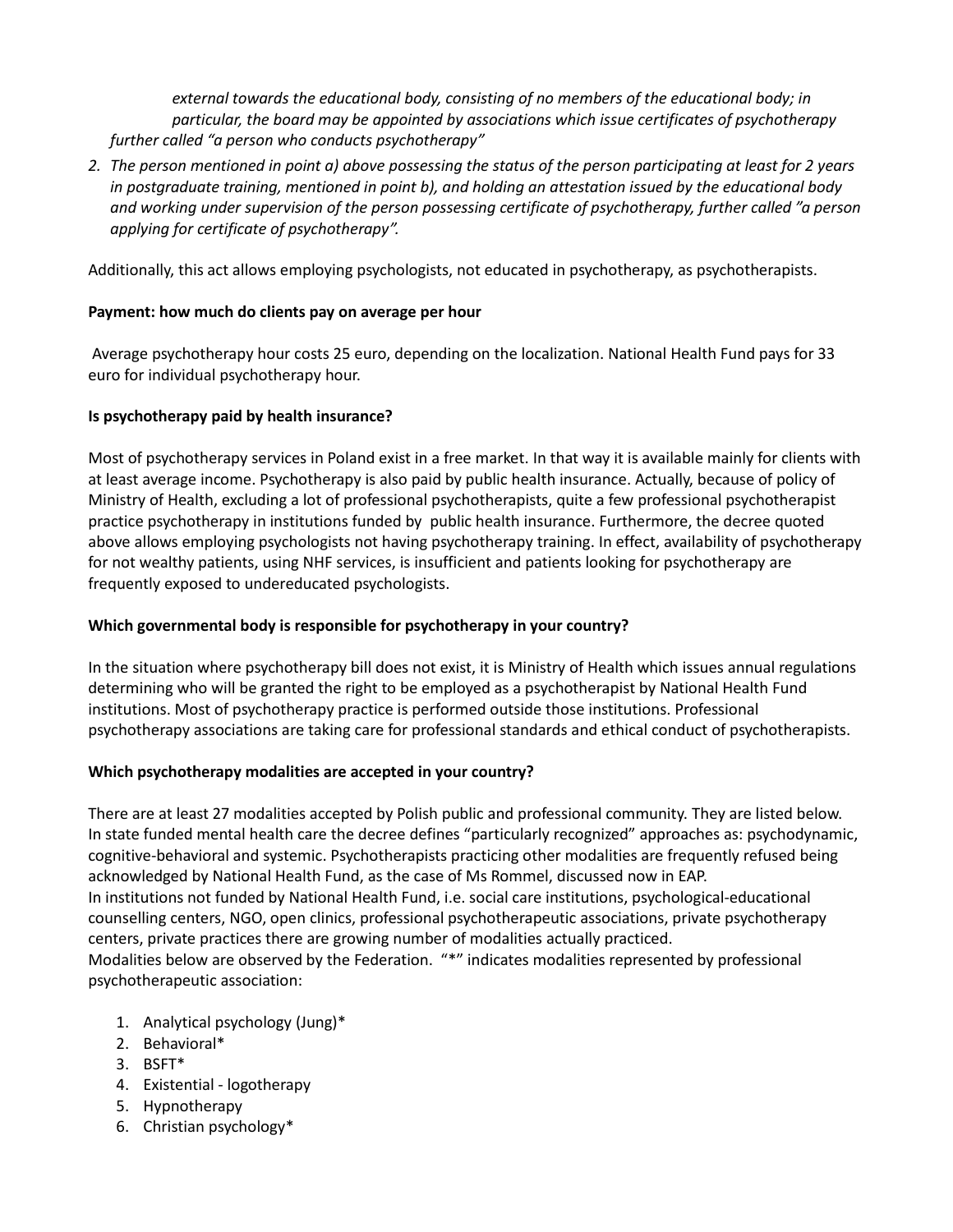- 7. Cognitive-behavioral\*
- 8. Eclectic (represented mainly by Polish Federation for Psychotherapy and Scientific Psychotherapy Section of Polish Psychiatric Association)
- 9. Ericksonian (center represented by Scientific Psychotherapy Section of Polish Psychiatric Association)
- 10. Family constellations (Hellingerian) (centers accredited by Polish Psychological Association and Scientific Psychotherapy Section of Polish Psychiatric Association)
- 11. Family/ systemic therapy\*(also section of Polish Psychiatric Association)
- 12. Gestalt\*
- 13. Group psychoanalysis
- 14. Integrative\*
- 15. Lacanian psychoanalysis\*
- 16. Lowen Bioenergetics\*
- 17. MetaSystemic\*
- 18. NLPt\*
- 19. Positive (Peseschian)
- 20. Process oriented (Mindell)\*
- 21. Psychoanalysis\*
- 22. Psychoanalytical\*
- 23. Psychodrama\*
- 24. Psychodynamic\*
- 25. Psychosomatotherapy\*
- 26. Transactional Analysis\*
- 27. Transpersonal